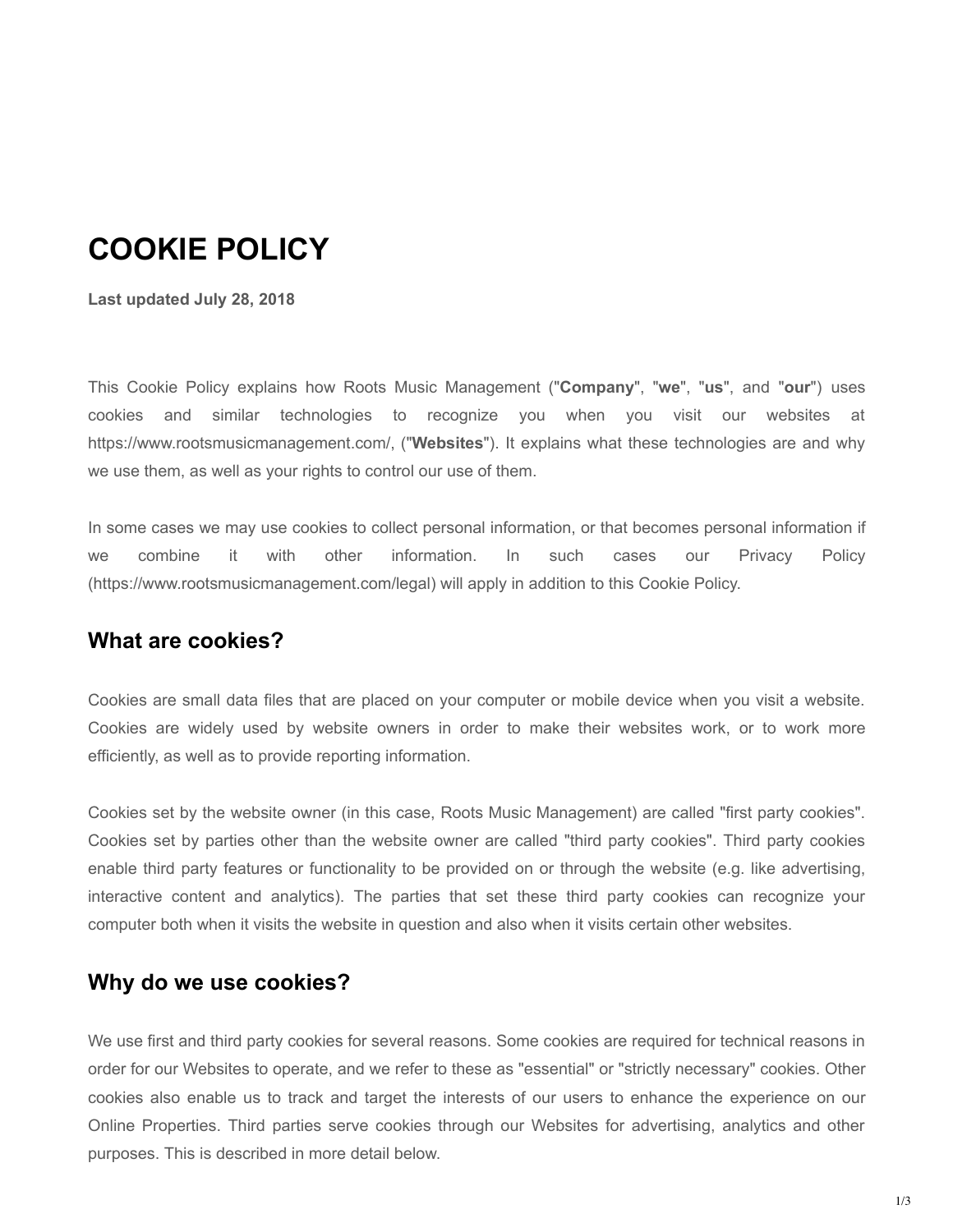The specific types of first and third party cookies served through our Websites and the purposes they perform are described below (please note that the specific cookies served may vary depending on the specific Online Properties you visit):

### **Performance and functionality cookies:**

These cookies are used to enhance the performance and functionality of our Websites but are nonessential to their use. However, without these cookies, certain functionality (like videos) may become unavailable.

- **Who serves these cookies:**
	- Cookie provider:

■ **How to refuse:** To refuse these cookies, please follow the instructions below under the heading "How can I control cookies?".

### **Analytics and customization cookies:**

These cookies collect information that is used either in aggregate form to help us understand how our Website are being used or how effective our marketing campaigns are, or to help us customize our Websites for you.

#### ■ **Who serves these cookies:**

• Cookie provider:

■ **How to refuse:** To refuse these cookies, please follow the instructions below under the heading "How can I control cookies?".

## **What about other tracking technologies, like web beacons?**

Cookies are not the only way to recognize or track visitors to a website. We may use other, similar technologies from time to time, like web beacons (sometimes called "tracking pixels" or "clear gifs"). These are tiny graphics files that contain a unique identifier that enable us to recognize when someone has visited our Websites or opened an e-mail that we have sent them. This allows us, for example, to monitor the traffic patterns of users from one page within our Websites to another, to deliver or communicate with cookies, to understand whether you have come to our Websites from an online advertisement displayed on a third-party website, to improve site performance, and to measure the success of e-mail marketing campaigns. In many instances, these technologies are reliant on cookies to function properly, and so declining cookies will impair their functioning.

# **How can I control cookies?**